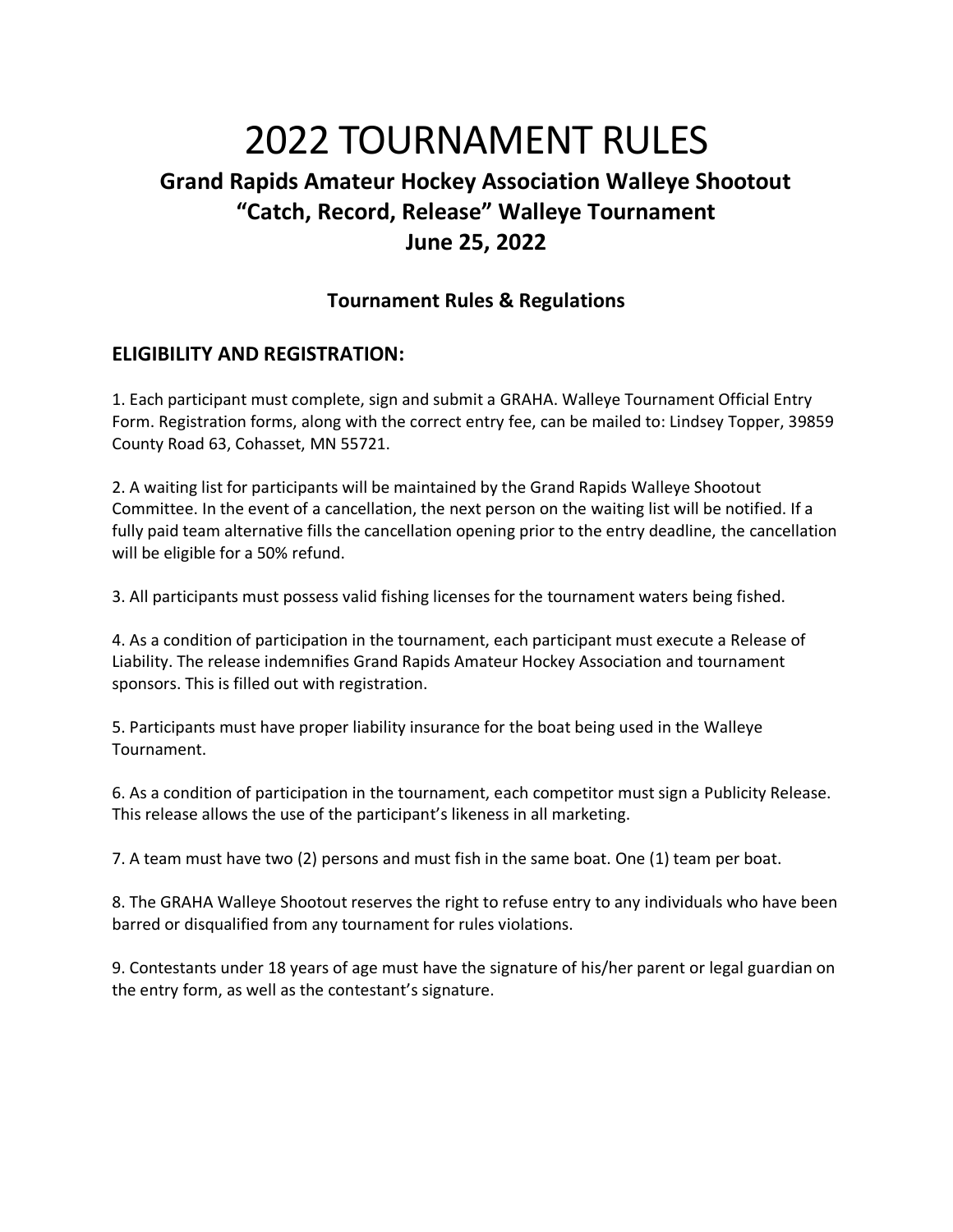# **CATCH-RECORD-RELEASE FORMAT/SCORING:**

1. The GRAHA Walleye Shootout is designed for "weigh-in" through a photo and scorecard process, referred to as the "CRR": Catch-Record-Release. No fish will be brought to the "weigh-in Stage".

2. CRR requires the use of a digital camera. One digital camera that has a date and time feature and that is compatible for a SD memory card will be required per team. **CAMERAS WILL NOT BE PROVIDED. PARTICIPANTS ARE REQUIRED TO PROVIDE THEIR OWN SD COMPATIBLE CAMERA.** Blank formatted SD memory cards will be provided for tournament use.

3. Participants agree to use the provided required official tournament ruler and Official Tournament Scorecard. Team members agree to work together to measure, photograph, and record their catch.

4. The Catch, Record, Release procedures will be reviewed at the Rules meeting. The general procedures are as follows:

- Team participant #1 holds the fish on the official AIM tournament ruler. The belly of the fish must face the person measuring the fish. The mouth of the fish MUST touch the bump plate on the ruler to the LEFT (Head to Left), and the tail is extended back to its maximum length on the RIGHT end of the ruler (Tail to the Right).
- Both team participants must agree on the length of the fish to  $1/4$ th inch accuracy. If the tail fin crosses a graduation on the ruler, the official length may be rounded up to the nearest one quarter (1/4) of an inch.
- While the fish is being held on the ruler, a "scoring" photo must be taken of the fish which clearly shows the overall length of the fish. The HEAD and TAIL of the fish must be included and show clearly. The photograph must be taken of the LEFT side of the fish ONLY (belly towards the angler holding the fish, head to the left). A photo that does not clearly show the overall length of the fish, including head and tail, and the left side of the fish on the ruler WILL NOT BE SCORED. More than one attempt to get a valid scoring photo is allowed.
- Another photo MUST be taken of the fish being held up by a partner. This "hero shot" photo MUST show the entire RIGHT side of the fish. These photos will be used for technical evaluation and may be used on stage during the awards ceremony or posted to GRAHA media outlets (web, Facebook, etc.).
- The length of the fish is recorded on the Official Tournament Scorecard by team participant #1 and they initial the entry. If an error is made, the line should be crossed out and the next open line should be used to record the fish's length.
- The fish is then immediately released by the participant holding the fish
- Record the length of the fish on the Official Scorecard and both partners should validate the length recorded for accuracy.
- In the instance when two or more fish are caught at the same time, the CRR process requires that one fish must be measured, photographed, and released as quickly as possible before next fish can be processed.
- In order to speed up the CPR process, while a fish is in the boat, anglers will Not be allowed to reset or place any fishing lines in the water. After all Fish are processed and released, normal angling may resume.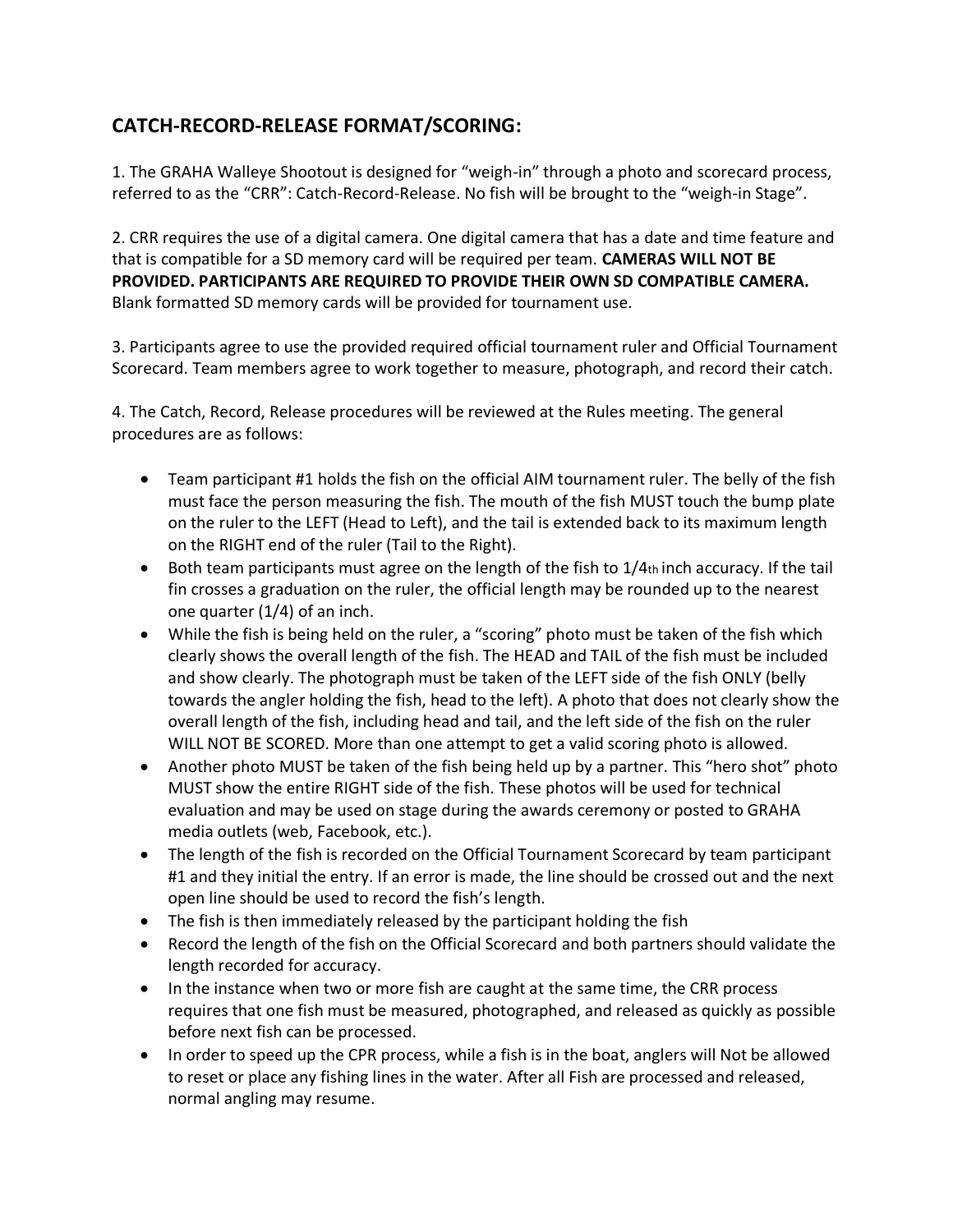# **SCORING:**

- At the completion of the tournament day, each Team will select up to FIVE (5) fish to be counted towards their daily weight and designate these fish on the GRAHA Official Scorecard. These are the only fish that will be scored. Then each Team will convert the lengths of each of the SEVEN designated fish to weight using a standardized Length-to-Weight Conversion Chart. The SUM of these FIVE fish will be the Teams unofficial total weight for the day.
- BOTH partners are REQUIRED to sign the GRAHA Official Scorecard to certify their catch.
- At the daily check-in, the GRAHA provided equipment including the ruler, SD memory card, and GRAHA Official Scorecard will be turned in to a tournament official. The photos of each fish will be used for confirmation of length and to validate the GRAHA Official Scorecard. NO validating PHOTOS or LOSS of the GRAHA Official Scorecard will result in forfeiture of ALL WEIGHT that day.
- In the event a photo that designates a fish to be scored is judged to be unscorable, a replacement fish will not be allowed.
- In the event that TWO (or more) photos that designate fish to be scored are judged to be unscorable, the team will lose all weight for the day.
- Tournament standings and final results shall be determined by the converted weight of each Teams daily "limit", or the total cumulative weights in a multi-day event.
- The official minimum length will be 14 inches; the tail MUST touch at least the 14-inch mark on the ruler. If a fish recorded on the Official Scorecard has an associated fish photo the does not meet the minimum length, it shall result in the entire daily weight being disqualified.
- Two scorecards will be provided. If the first Scorecard should become damaged, it is permissible to transfer the data to the second Scorecard. BOTH Scorecards must be turned in at the checkin dock. Loss of the Official Scorecard will result in disqualification.
- Tournament standings, contingency awards and final winners shall be determined by the total converted weight of each team.
- Any fish that appears to have been mangled, mashed, mauled, or otherwise altered will be credited only at the discretion of GRAHA Officials and Tournament Director. Any fish that are deemed altered by an angler may result in Team disqualification for the day or event.

# **TIES:**

- In the case of a TIE or TIES between Teams in converted weights, all ties will be broken in the following manner:
- First Tiebreaker by the heaviest converted weight individual fish on the GRAHA scorecard.
- Second Tiebreaker (if necessary) by the second heaviest converted weight fish on the GRAHA scorecard.
- Third Tiebreaker (if necessary) by the third heaviest converted weight fish on the GRAHA scorecard.
- Fourth Tiebreaker (if necessary) by the fourth heaviest converted weight fish on the GRAHA scorecard.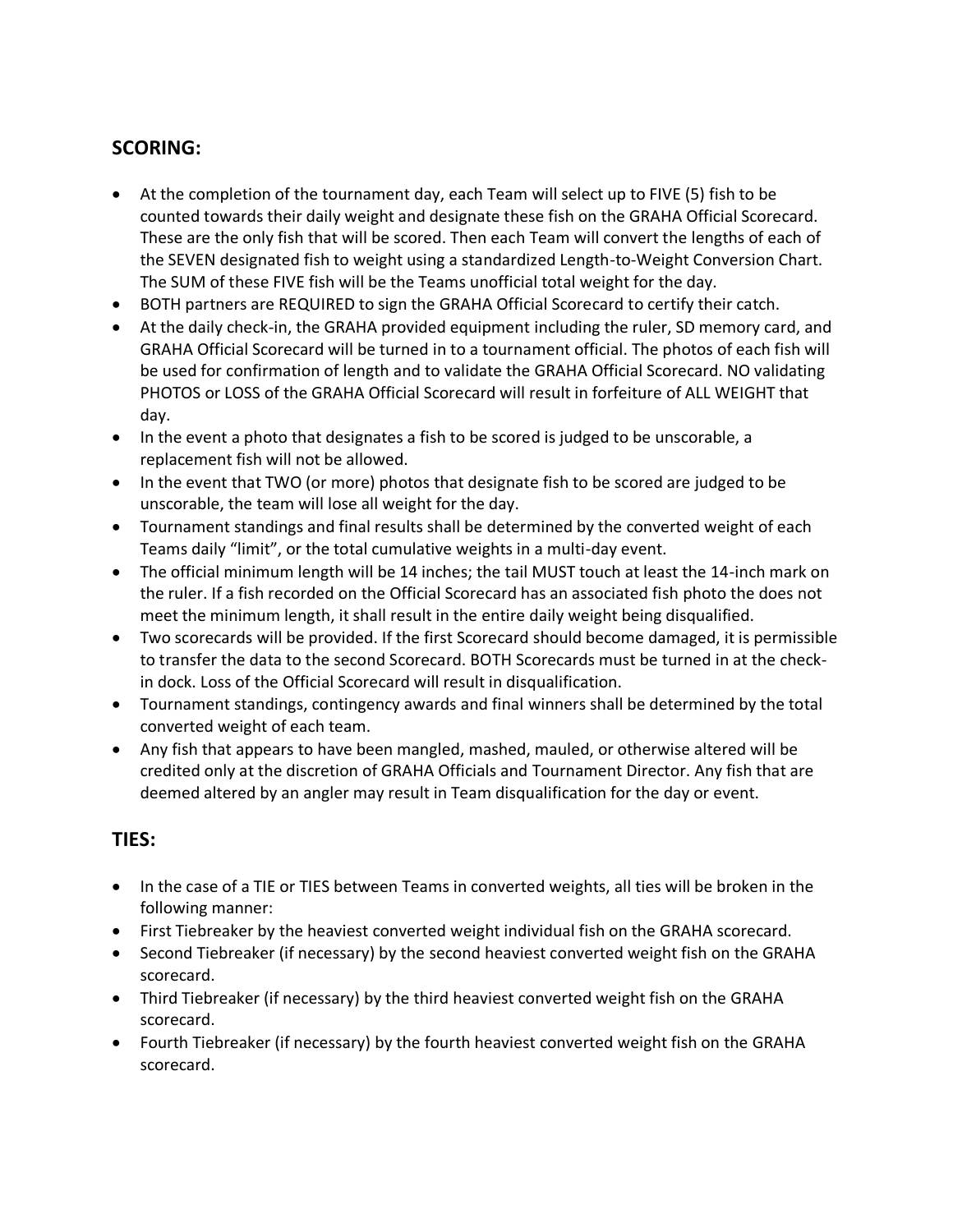#### **RULES MEETING:**

1. A rules meeting will take place on Friday, June 24, 2022 at the IRA Civic Center, 1401 NW 3 $^{rd}$ Ave, Grand Rapids, MN 55744. One angler must attend the rules meeting, this will also be used for tournament officials to confirm each teams registration. All anglers are responsible for knowing the tournament rules.

#### **PREFISHING:**

1. All pre-fishing must end at 4:00 p.m. on Friday, June 24, 2022. Any team caught on the lake after that time, could result in disqualification.

#### **COMPETITION**:

1. The GRAHA Walleye Shootout is open to Pokegama Lake, which does include the Mississippi River, along with Big and Little Jay Gould.

2. Tentatively, boats 1-50 will be required to use Tioga Landing. Boats 51-65 will be required to use Mishawaka Landing. Boats 66-80 will be required to use LaPlant Landing. Boats 81-100 will be required to use Sherry's Arm Landing.

3. Boat numbers will be set by scramble conducted by tournament officials prior to the rules meeting. Each team will receive a "boat number board" which will remain with the boat for the duration of the event. This boat number board must be displayed at the take-off and check-in and upon the request of a tournament official. Participants must have their assigned boat number board with them at check-in on the day of the tournament to participate.

4. All boats must be checked in by a Tournament Committee Official before the start of the tournament. All live wells and storage compartments must be accessible to a tournament committee official. During inspection, each boat will receive two official scorecards, a formatted SD memory card for their digital camera and an official ruler (and angler boat numbers which must be placed on motor).

5. There will be only one official point for take-off in the morning, which shall be designated at the Rules meeting. All boats will depart from the anchored start/finish boat at the designated start time (7:00 a.m.) in numerical order. Boats will trickle start one by one and will receive the "go ahead" from the start/finish boat. At the time of take-off, all competitors and their boats shall be in full conformity with all rules set forth by the tournament committee.

6. No marine radio, cell phones, or other electronic communication is allowed during tournament hours except for an emergency. Official Marine Channel is Channel #1.

7. No binoculars are permitted in boats during competition hours.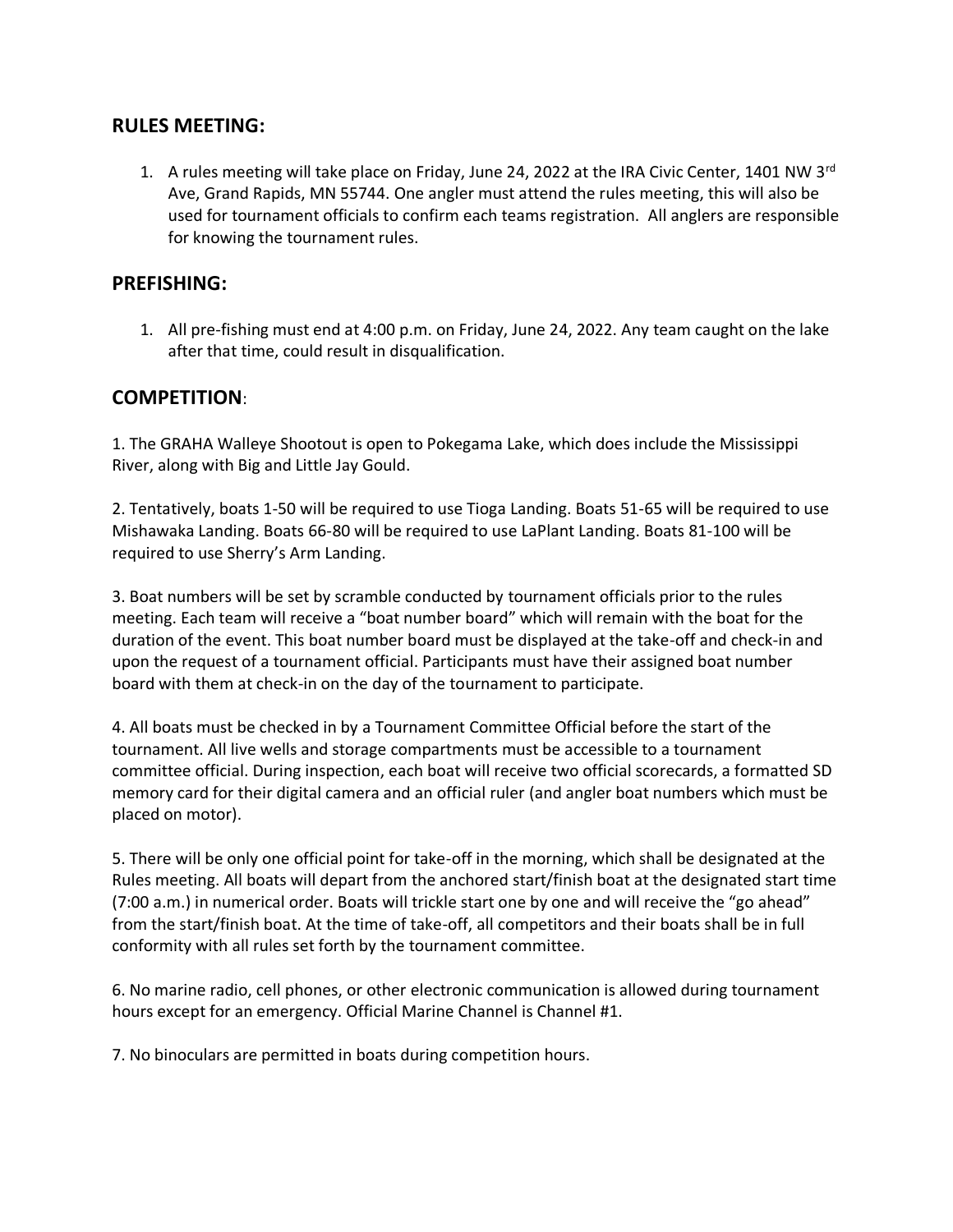8. At no time during the tournament hours shall a contestant leave their boat unless granted permission from a Tournament Committee Official. Use safe judgment during inclement weather. If there is a need to clear the lake, the fishing tournament will resume when the Tournament Committee Officials deem the lake safe. Tournament Committee Officials have the right to delay, shorten or cancel the start of tournament due to dangerous weather conditions. Tournament boundaries may also be restricted at any time because of bad weather. The tournament may be cancelled (even after the tournament has started) because of bad weather or other factors that would endanger the safety of competitors.

9. When returning, each boat must check in with the Start/Finish boat BEFORE the 3:00 p.m. deadline for Flight 1 boats 1-33, 3:15 PM for flight 2 boats 34-67 and 3:30 for flight 3 boats 68-101. After being recognized as "checked-in" by the Start/Finish boat, you will proceed to the check-in docks (same docks as used in the morning) and turn in your pack sacks, your tournament SD memory cards, official score cards (both of them) and official Judge rulers.

# **CHECK IN AT THE START/FINISH BOAT AND AT THE CHECK-IN DOCKS IS MANDATORY-FISH OR NO FISH.**

10. Teams not returning at the specified check-in time, will be immediately disqualified.

11. A protest of any kind must be filed with the Tournament Committee Officials before the awards ceremony begins. A \$300.00 fee is required: refunded if found to be valid. The protest committee will consist of two (2) tournament officials and three (3) randomly selected contestants. The committee findings are final. If the committee recommends a polygraph test, monies will be withheld until the results of the polygraph test are known. Participants taking a polygraph test may be responsible for any and all costs incurred.

12. Promoters, tournament committee officials, organizations and sponsors are not responsible for death, injury, damage, liability, theft, fire or loss of any kind to participants.

# **ANGLER CODE OF CONDUCT:**

1. No alcohol beverages may be consumed during tournament hours.

2. All contestants competing in this event are expected to act in a sportsman like manner at all times towards non-competitors and competitors alike. Violators of this rule will be disqualified.

3. The violation of any rule, as determined by the tournament committee officials, shall result in automatic disqualification from the tournament and ineligibility of prizes or awards. The Tournament Committee officials' decision will be final and may not be challenged.

4. Safe boating must be observed at all times. Each contestant must wear a Coast Guard approved personal floatation device at all times when the combustion engine is operating above trolling speed. The floatation device must be fastened securely, and the safety-stop switch attached.